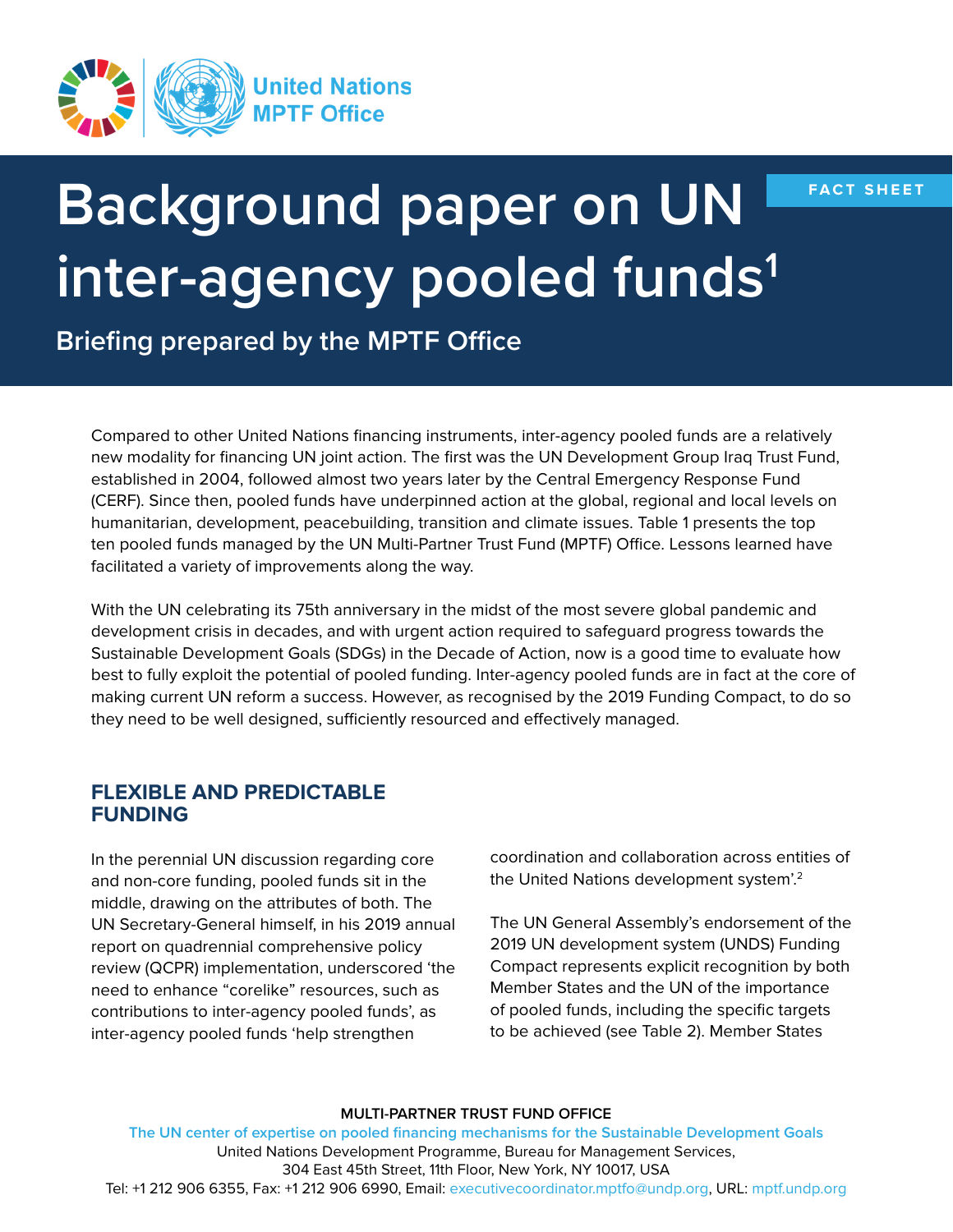have committed to doubling their share of contributions to pooled funds by 2023, and to channeling 10% of non-core resources through this joint financing instrument. There are also specific targets regarding increasing the number of pooled fund contributors to 100 by 2021 (from 59 in 2017), and fully resourcing two key flagship funds: the UN Joint SDG Fund and the Peacebuilding Fund.

Furthermore, UNDS entities have pledged to increase the efficiency and effectiveness with which they use development-related inter-agency pooled funds. This involves a series of common management features, fully spelled out under Commitment 14 in the Compact, covering such aspects as clear theories of change, solid resultsbased management systems, and transparency standards.

## Table 1: Top ten funds managed by the MPTF Office (2004-2020)

| <b>Fund</b>                                         | Deposits (US\$) |
|-----------------------------------------------------|-----------------|
| <b>UNDG Iraq Trust Fund</b>                         | 1,358,392,474   |
| Sudan Humanitarian Fund                             | 1,331,995,182   |
| <b>DRC Humanitarian Fund</b>                        | 1,202,525,344   |
| <b>Peacebuilding Fund</b>                           | 1,085,788,140   |
| South Sudan Humanitarian Fund                       | 764,031,320     |
| Millennium Development Goals (MDG) Achievement Fund | 705,794,972     |
| Somalia Humanitarian Fund                           | 531,364,553     |
| Somalia Multi - Window Trust Fund                   | 344,828,652     |
| Afghanistan Humanitarian Fund                       | 324,752,074     |
| <b>UN REDD Programme Fund</b>                       | 317,323,126     |

## **POTENTIAL CHALLENGES**

While pooled funding mechanisms have important comparative advantages, the main potential challenges or drawbacks of such mechanisms are identified as i) the risk of competition or duplication with existing agencybased funding mechanisms; and ii) potentially higher transaction costs for some pooled fund participants. Regarding the first challenge of competition, UN financing architecture consists of a variety of instruments and the role of inter-agency pooled financing mechanisms is to

focus on collaborative and synergetic outcomes that complement agency specific instruments. Analyzing the trends of non-core financing and pooled funding has revealed no pattern of inverse correlation between non-core and pooled funding. Regarding the second challenge of transaction costs, joint programming and pooled funds do introduce a layer of coordination and intermediation and thus can initially increase the risk of higher transaction costs for UN agencies compared to their core or direct

#### **MULTI-PARTNER TRUST FUND OFFICE**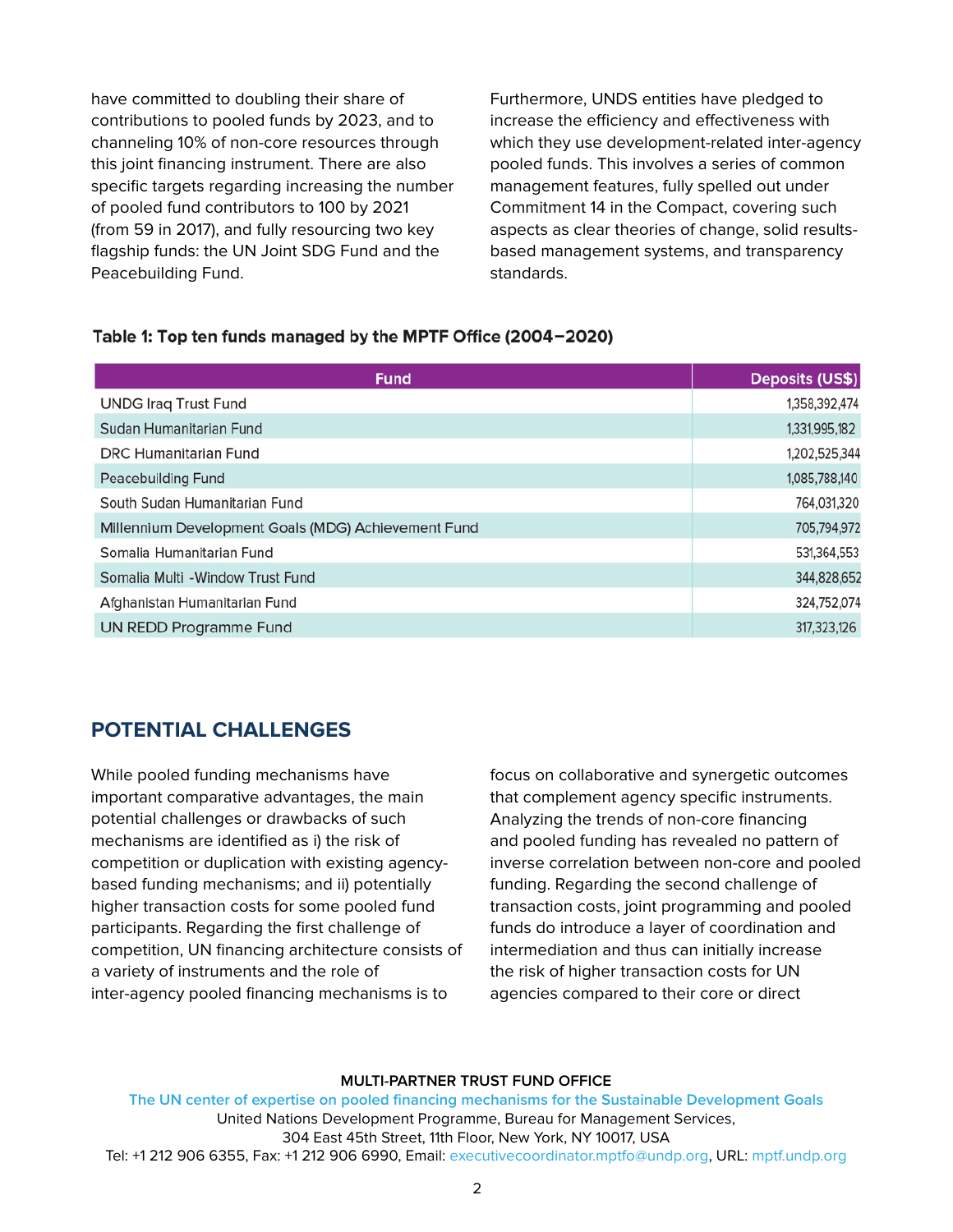non-core resources. UN inter-agency pooled fund mitigate this risk by operating as passthrough mechanisms. That enables participating organizations to handle implementation according to their own operating procedures. Furthermore, when considering cost-efficiency of pooled funding, it is important to measure the overall transactions and efficiency of the Fund, including transaction savings that accrue to host Governments and contributors as compared to other non-pooled, project or programme approaches.

## **CAPITALIZATION TRENDS**

In the UN Secretary-General's report 2020 on the implementation of the quadrennial comprehensive policy review (QCPR) figures on UN pooled funding – which date from 2018, prior to the endorsement of the Funding Compact – reveal the green shoots of sustainable growth: 'There are signs that the shift required to double the share of non-core/earmarked contributions to pooled funds, as called for in the Funding Compact, is beginning to take hold'.3

Updated figures for 2019 confirms the trend. Contributions to inter-agency pooled funds totaled US\$ 2.94 billion in 2019, an increase of 20% compared to 2018, with about 39% of these contributions going towards funds with a development focus. Funding to developmentrelated inter-agency pooled funds has increased by 107% since 2016, and now represents approximately 9% of all non-core funding to UN development-related activities.

Recent figures from the MPTF Office – which acts as the administrative agent for nearly 80% of UN development, transition and climate change interagency pooled funds – show some strengthening of capitalisation for global funds such as the Peacebuilding Fund, the Spotlight Initiative Fund and the Joint SDG Fund, albeit still falling far short of Funding Compact targets. Furthermore, development country-level pooled funds aligned with the 2030 Agenda in support of the UN Country Cooperation Frameworks for Sustainable Development saw their capitalisation increase by close to 80% between 2018 and 2019, from US\$ 47 million to US\$ 84 million.4

## Table 2: Selected Funding Compact indicators on pooled funding

| <b>Indicator</b>                                                                                                      | <b>Baseline</b>            | <b>Target</b>              | Latest value               | Trend         |
|-----------------------------------------------------------------------------------------------------------------------|----------------------------|----------------------------|----------------------------|---------------|
| Percentage of non-core resources for<br>development-related activities channeled<br>through inter-agency pooled funds | 5%<br>(2017)               | 10%<br>(2023)              | 9%<br>(2019)               | ∩             |
| Annual capitalisation of the Joint Fund for the<br>2030 Agenda                                                        | US\$ 43 million<br>(2018)  | US\$ 290 million<br>(2020) | US\$ 55 million<br>(2019)  | $\rightarrow$ |
| Annual contributions to the Peacebuilding Fund                                                                        | US\$ 129 million<br>(2018) | US\$ 500 million<br>(2020) | US\$ 135 million<br>(2019) | →             |
| Number of Member State contributors to<br>development-related inter-agency pooled funds                               | 59<br>(2017)               | 100<br>(2021)              | 41<br>(2019)               | ↓             |

Source: United Nations Secretary-General, 'Implementation of General Assembly resolution 71/243 on the quadrennial comprehensive policy review of operational activities for development of the United Nations system (QCPR)', (Report of the Secretary-General, 2020)

#### **MULTI-PARTNER TRUST FUND OFFICE**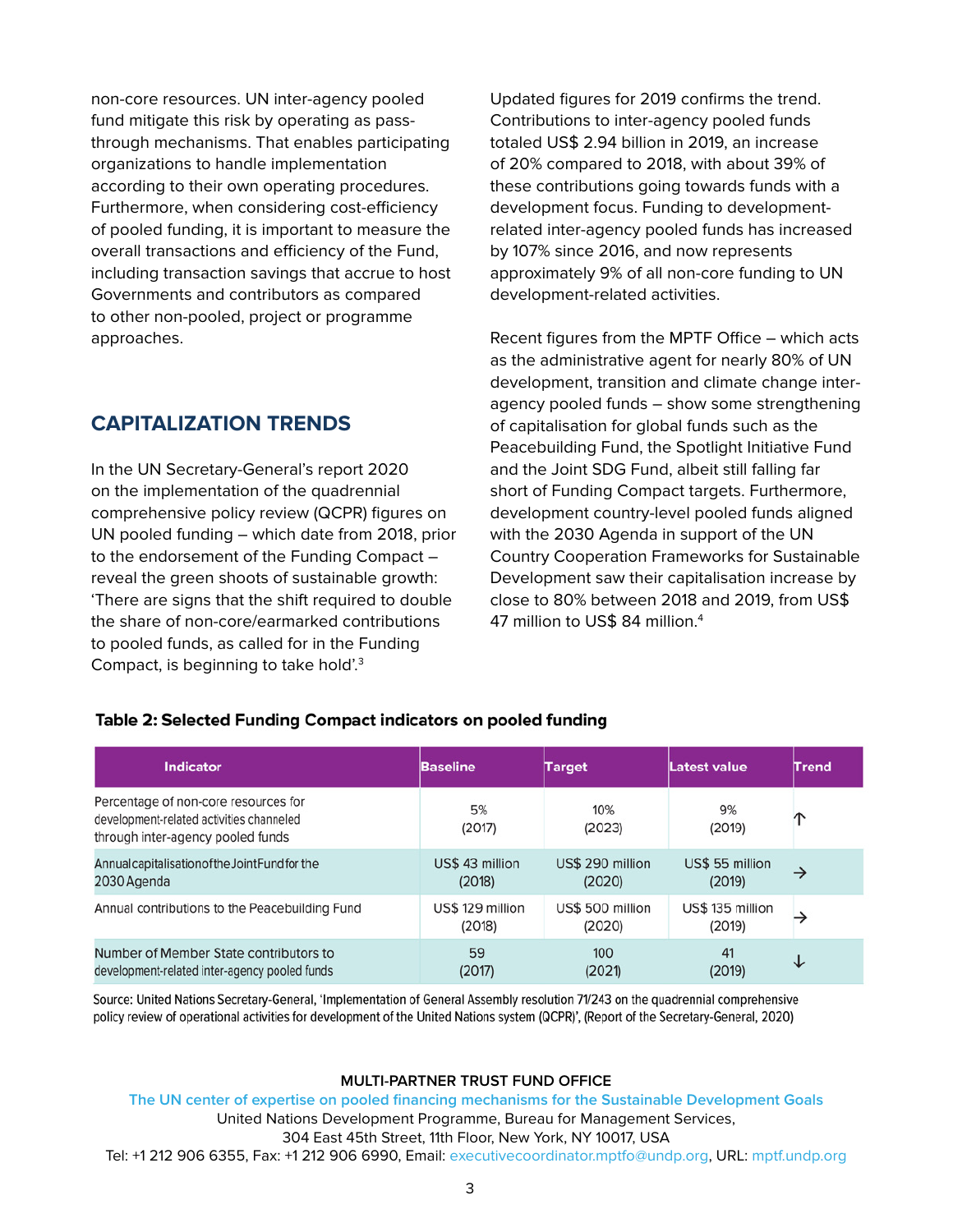# **POOLED FUNDING ACROSS THE BOARD**

While aggregate trends are positive, a detailed analysis reveals the following trends:

- *• Funding to pooled mechanisms it is still excessively concentrated in a few contributors. Several of the largest contributors to the UN are already channeling over 10% of their total earmarked contributions to pooled funds (see Figure 1 below).*
- *• Most UN entities are increasing their participation in pooled funding. However,*

*only a few receive 10% or more of their earmarked contributions through UN interagency pooled funds, as showcased in Figure 2.*

*• Of the countries with a UN presence, the number that receive a 10% or more share of earmarked development- related expenditure from inter-agency pooled funds is just 28 in 2018, down from 30 in 2017. As can be seen in Figure 3, for 13 of these 28 countries this share is 20% or more.*



Figure 1: Deposits to UN inter-agency pooled funds from the 12 largest contributors, and percentage share of their total earmarked contributions to the UN, 2019

*Source: UN System Chief Executive Board for Coordination (CEB) and UN Pooled Funds Database*

### **MULTI-PARTNER TRUST FUND OFFICE**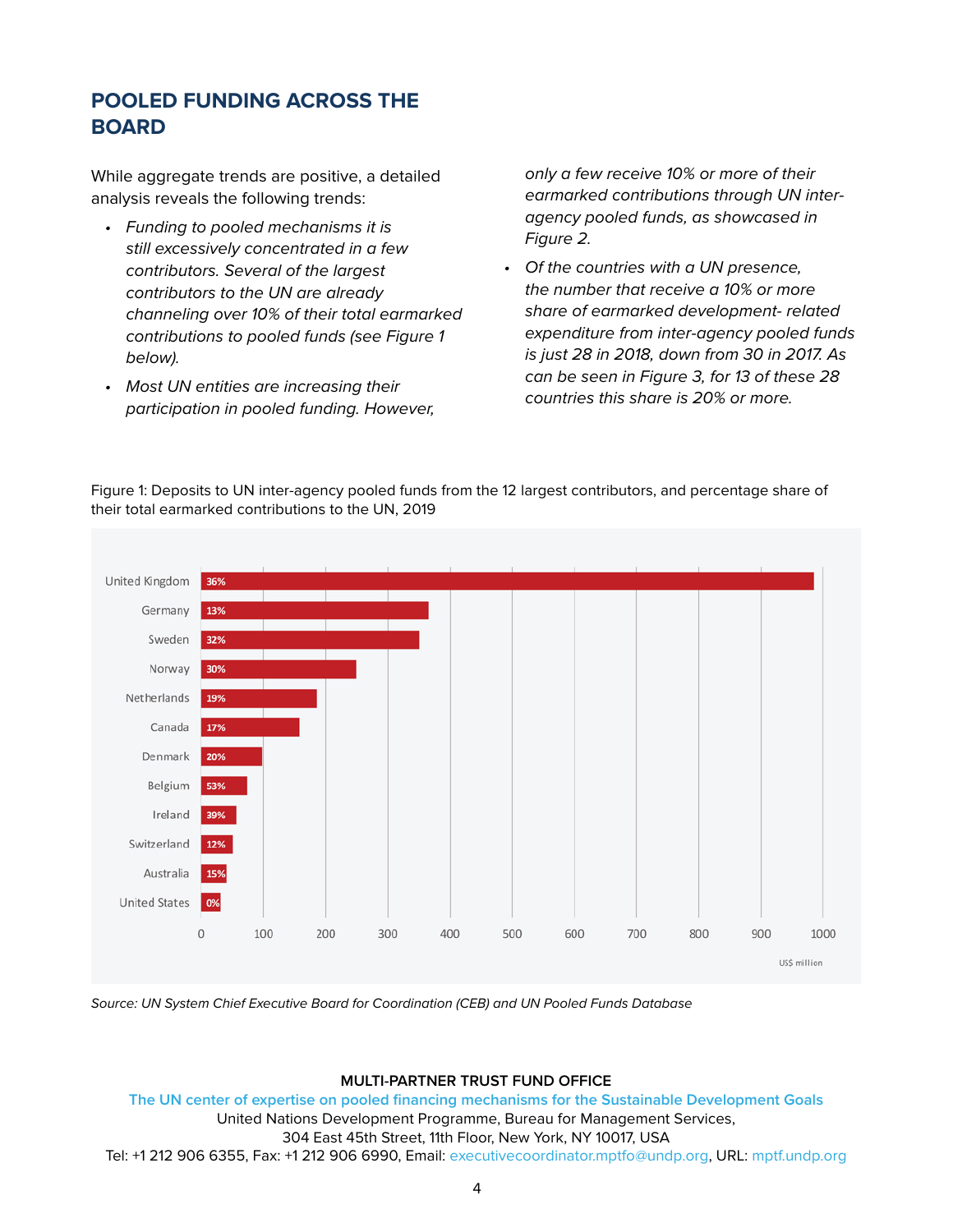



*Source: CEB, UN Department for Economic and Social Affairs (DESA) 2018 OAD coefficients, UN Pooled Funds Database*





## **MULTI-PARTNER TRUST FUND OFFICE**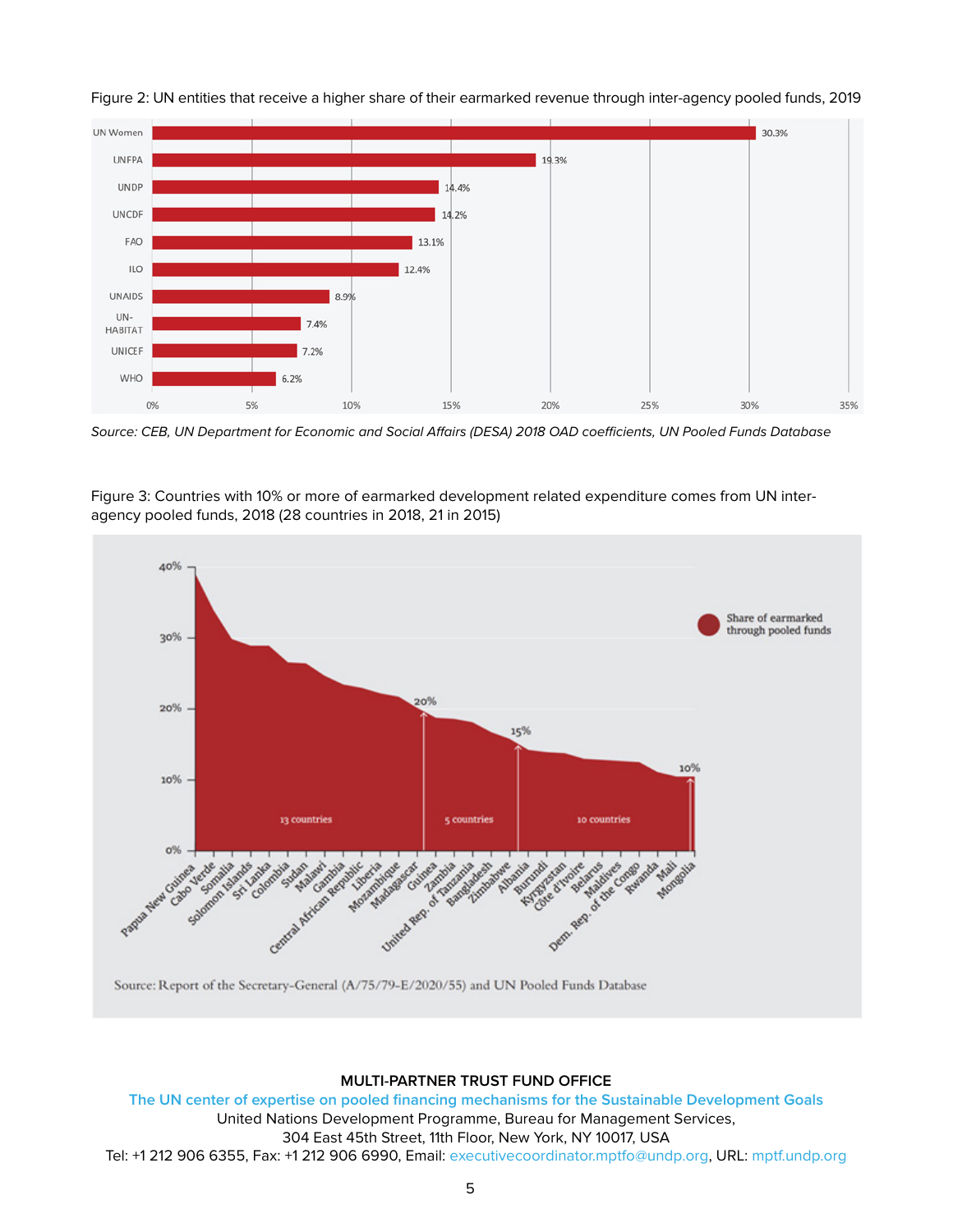# **COMMITMENT 14: A 'LEAP IN QUALITY' NEEDED FOR A 'QUANTUM LEAP'**

The experience of the past few years has shown the UN system and its partners are coming of age in terms of pooled funding. When properly designed, resourced and managed, pooled funds have the potential to bring UN entities together, strengthen coherence, reduce fragmentation, broaden the UN donor base, spread risk across partners, and tackle multi-dimensional challenges with comprehensive and innovative solutions.

However, in order to achieve the 'quantum leap' needed in terms of fund capitalisation, it is necessary to ensure a 'leap in quality' of all pooled funds. The best articulation of this new gold standard in pooled funding quality is spelled out in Commitment 14 of the Funding Compact, on common management features (Table 3).

## Table 3:MPTF Office implementation of inter-agencypooled fund common management features, as set out in the Funding Compact

|                                           | Ongoing                                               | Further work planned by MPTF Office       |                                                           |                                 |                                    |  |
|-------------------------------------------|-------------------------------------------------------|-------------------------------------------|-----------------------------------------------------------|---------------------------------|------------------------------------|--|
|                                           | Covered in<br>current MPTFO<br>manuals and<br>Gateway | Update 2015<br>design<br>manual<br>(2020) | Complete<br>update of 2014<br>operations<br>manual (2020) | Launch new<br>Gateway<br>(2020) | Secretariat<br>support<br>services |  |
| Innovation features                       |                                                       |                                           |                                                           |                                 |                                    |  |
| Clear theory of change                    |                                                       |                                           |                                                           |                                 |                                    |  |
| RBM system                                |                                                       |                                           |                                                           |                                 |                                    |  |
| Well-functioning<br>governance bodies     |                                                       |                                           |                                                           |                                 |                                    |  |
| Supporting by<br>effective secretariat    |                                                       |                                           |                                                           |                                 |                                    |  |
| <b>United Nations</b><br>norms and values |                                                       |                                           |                                                           |                                 |                                    |  |
| Risk management                           |                                                       |                                           |                                                           |                                 |                                    |  |
| Operational<br>effectiveness              |                                                       |                                           |                                                           |                                 |                                    |  |
| Reporting                                 |                                                       |                                           | $\bullet$                                                 |                                 |                                    |  |
| Visibility                                |                                                       |                                           |                                                           |                                 |                                    |  |
| Transparency                              |                                                       |                                           |                                                           |                                 |                                    |  |
| Joint and system -<br>wide evaluations    |                                                       |                                           |                                                           |                                 |                                    |  |

#### **MULTI-PARTNER TRUST FUND OFFICE**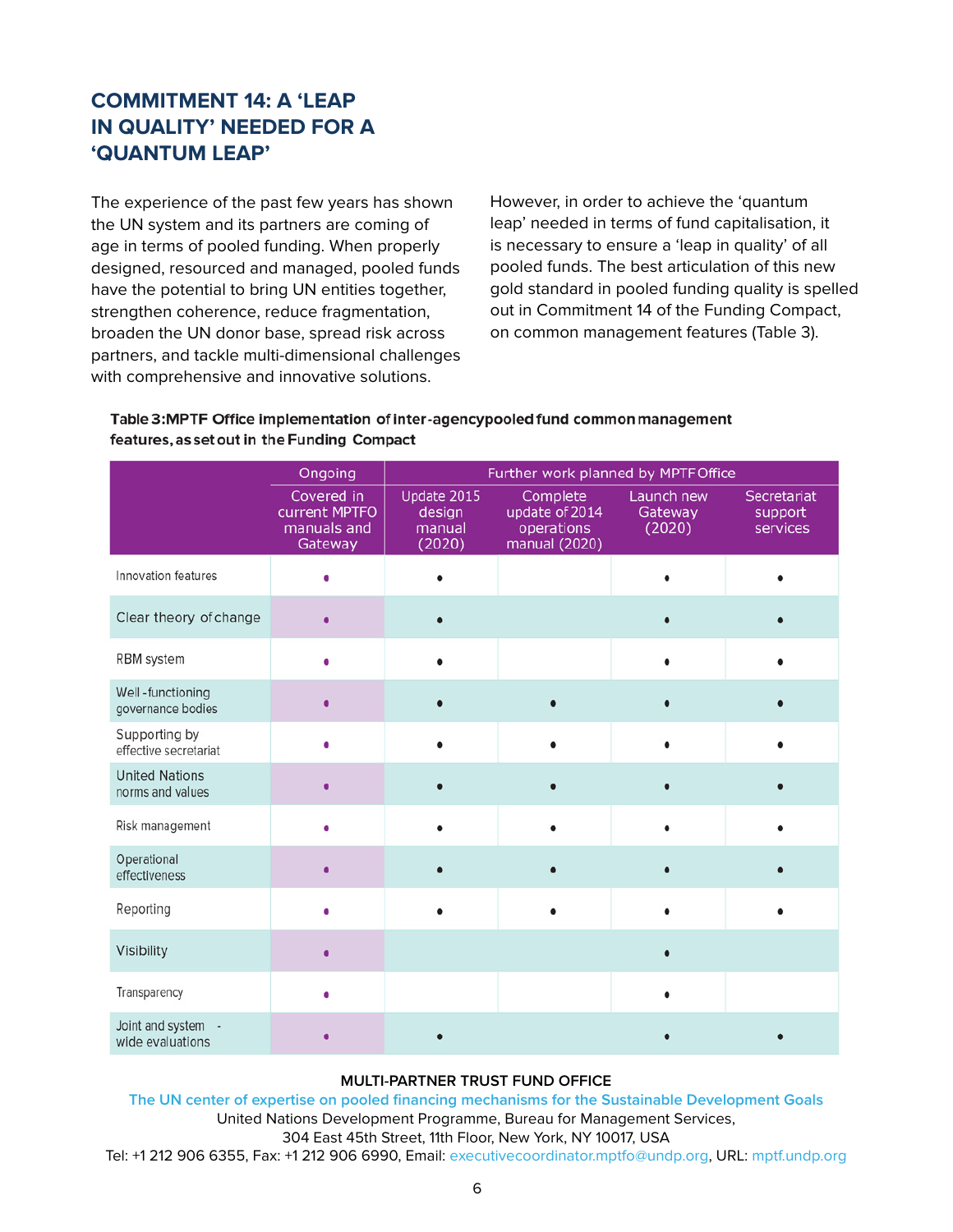The 12 elements constituting this commitment can be grouped into three blocks: design, efficiency and effectiveness.

- *• Innovative and solid design.* Central to the future effectiveness of a pooled fund is that its design phase be a collaborative effort among key stakeholders. Also key is that innovation features are incorporated from the outset, whether this be implementation opportunities for non-UN entities or such innovative financing modalities as performance-based payments and blended capital. All pooled funds should be underpinned by a clear theory of change, the achievement of which should be tracked via a solid results-based system.
- *• Efficient management.* Well-functioning governance bodies provide oversight and decision-making capability, and must be supported by an effective secretariat or fund-management unit. This role should be firewalled from the administrative agent (trustee) and participating organisations, ensuring a clear delimitation of responsibilities and a high level of accountability. UN pooled fund legal agreements should ensure programmatic safeguards in line with UN norms and values, and should be implemented alongside constant monitoring and due diligence processes.
- *• Effectiveness.* Pooled funds are about effectively achieving results, with improved reporting processes and better aggregation of results, specifically regarding SDG achievement. Throughout, the highest standards of transparency regarding the availability of and access to information should apply. Due to the multi-partner nature of pooled funds, managers need to adopt a comprehensive approach to

visibility, ensuring all partners involved are properly recognised. Strong monitoring and evaluation systems mean results can be effectively attributed and lessons gathered.

These 12 elements have been incorporated into the design of recent inter-agency pooled funds, including those established around SDGs aimed at tackling vulnerabilities and leaving no one behind. For example, a landmark results-based payment system is contributing to protecting Gabon's forests as part of the Central African Forest Initiative, while a pay-per-performance scheme is increasing women's meaningful participation and engagement in peace operations as part of the Elsie Initiative Fund for Uniformed Women in Peace Operations. Work has also started to embed commitment 14 in several inter-agency workstreams, notably as part of the UN Sustainable Development Group new joint programming guidance currently under development. The workplan of the Fiduciary Management Oversight Group (FMOG)also features specific work on improving pooled funds management features, including training activities.

In recent years, the UN has attached increased importance to attracting private capital and to use blended finance, for instance through bond options. Increased leverage and partnerships with private capital showcases an interesting and growing trend. For example, the new Global Fund for Coral Reefs will use a mix of grants and investment resources to protect coral reefs worldwide. Similarly, in attempting to expand education, training and employment opportunities for two billion young people, the Generation Unlimited catalytic fund will consolidate a portfolio of investable ideas and strong proposals to access other sources of –

#### **MULTI-PARTNER TRUST FUND OFFICE**